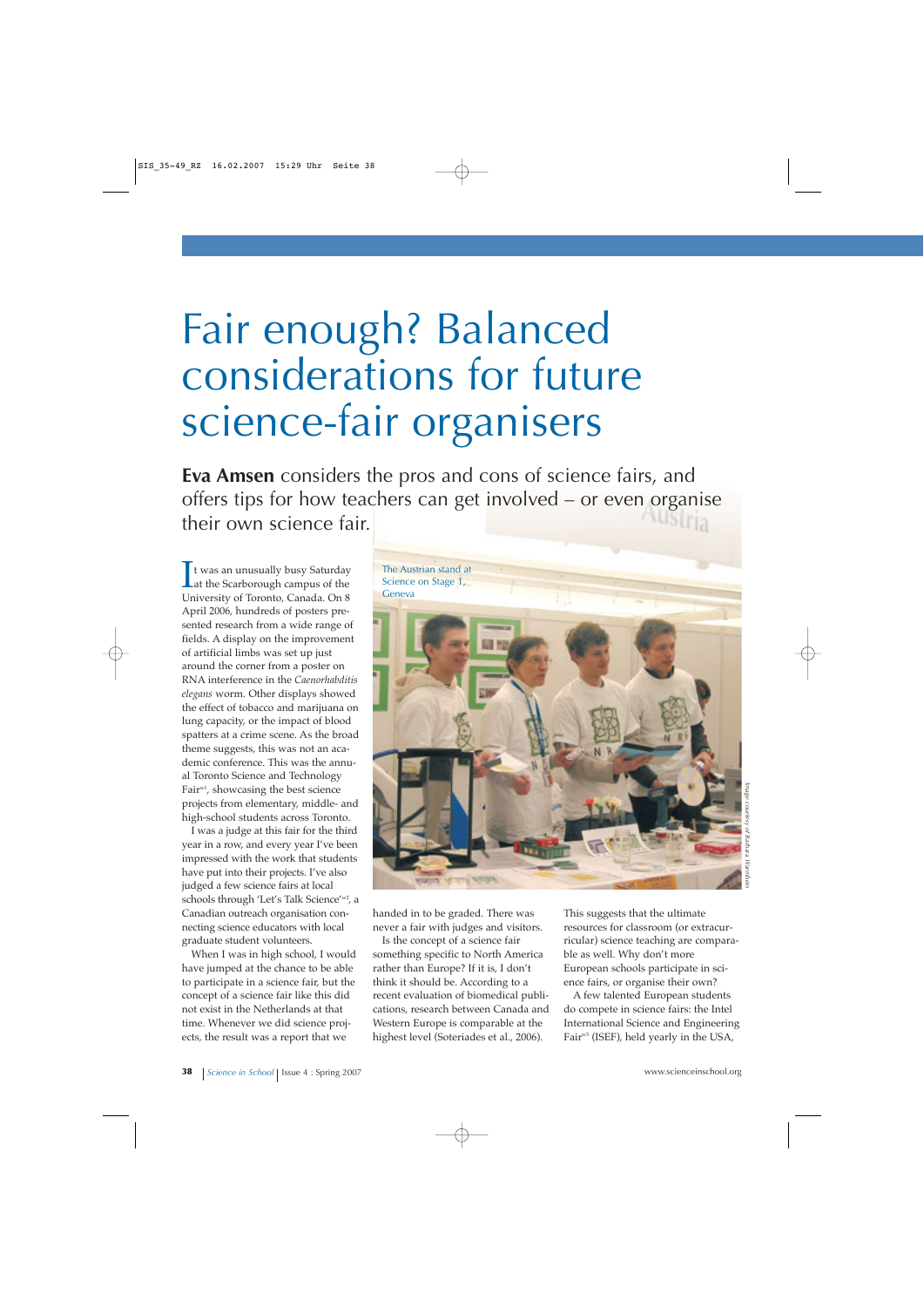## **The practicalities**

If schools organise their own fairs, they are of course free to devise their own rules. Many schools organise their fair at the end of the school year, and assign marks on the basis of the students' presentations. The available options, though, are wide, and it may help to have a little information about how other larger fairs are organised.

#### **Criteria**

The judging criteria are similar for most fairs, and include:

- **·** Originality of the project
- **·** Creativity of approach
- **·** Scientific soundness (use of controls, data analysis)
- **·** Completeness (including references)
- **·** Presentation
- **·** Communication (including ability to answer questions)

Judges are volunteers from the scientific community, and projects are judged by more than one judge.

#### **Selecting participants**

The way in which participants are selected depends on the level of the fair. For school-based or local fairs, all participants may be welcome. For others, there can be fierce competition.

The top international fairs, such as the ISEF (held in the USA) and the EU Young Scientists Contest<sup>w4</sup>, accept participants who have previously won a regional or national fair run by a qualified organisation, or, in the case of the EU fair, participants that are nominated by a national organiser.

Examples of European science fairs in which winners are qualified to continue to the ISEF are the BA CREST Science Fair $^{ws}$  in the UK and Jugend Forscht $^{ws}$  in Germany. Both fairs have application deadlines in late autumn, and organise smaller local fairs in their respective countries. Most fairs require students to be 15-20 years old, and usually the school nominates or enters the participating students. Some fairs allow group projects of more than one student per project.

The size of regional fairs varies enormously, but the pool of participants in regional fairs from which ISEF participants are selected consists of 65,000 young people. Of those, 1500 students from 47 countries are selected to participate in the international fair. The final event of the EU Young Scientists Contest is considerably smaller, with 100 students participating from 38 countries.

#### **Prizes**

The prizes awarded at fairs also vary, but for regional and national fairs, the top award is often selection to participate in a higher-level fair (with regional winners going on to national fairs, and national winners proceeding to the international level). Small monetary awards are also given. BA CREST science-fair winners win money for their schools, whereas Jugend Forscht participants can win €75 in a regional fair and €250 in a national fair.

The ISEF's top prize is a US\$50,000 scholarship. Other prizes include field trips, internships, scholarships, and smaller monetary awards per category up to US\$3000.

The EU Young Scientists Contest has prizes up to €5000, as well as visits to scientific institutions in Europe, including the EIROforum organisations<sup>w7</sup>.

hosted more than 40 countries in 2005. This included about 20 European countries, but these countries each have very few local fairs, providing just a small number of students the chance to showcase their projects. This is unfortunate, because in my opinion presenting at a science fair is something every student should experience.

As a judge and visitor to science fairs in Toronto, I've interacted with students from grades 5-12 (ages 10-18). Based on this experience, and from talking with fair organisers, I've noticed several advantages and disadvantages of science fairs over regular in-classroom science education. By outlining these pros and cons, I hope to give interested teachers a starting

point for organising their own science fair.

#### **Advantages of science fairs Motivation**

Most of the projects presented at science fairs are related either to the students' daily lives or to subjects they're passionate about. Sports, music and the environment are hot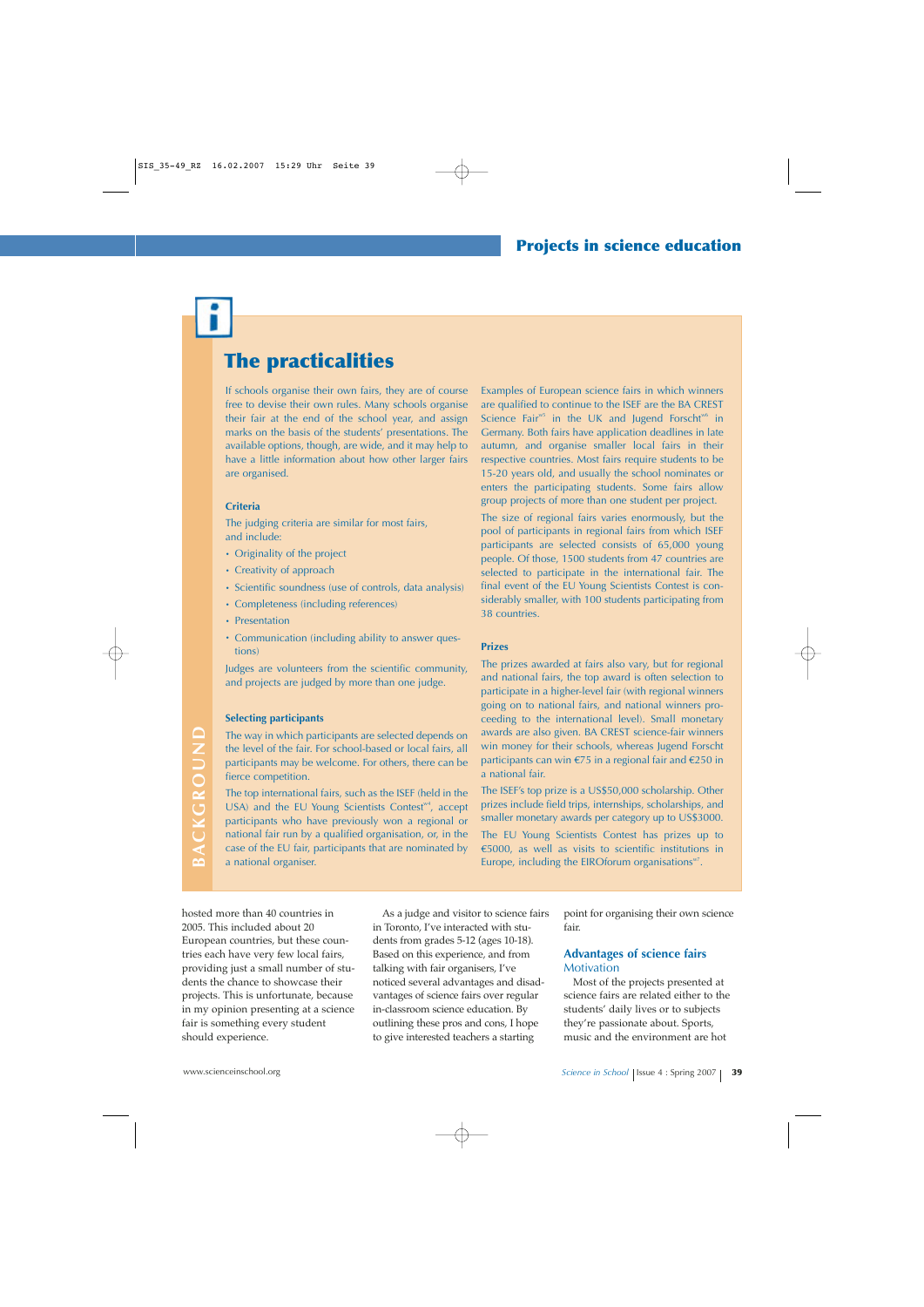topics. This innate interest is a good motivator for students to keep working on their project for several months, and will ultimately help them understand their chosen topic better than they would from a textbook. For example, students might not be interested in reading an assigned homework chapter on conservation of angular momentum, but would gladly find out, on their own time, that this is the principle behind figure-skating turns.

#### Research skills

Since students work on their own projects, the background information they need might not be presented in their textbooks. They will have to



A bed of nails at Science on Stage 1, Geneva

search for their own information. Finding reliable sources of information is a recurrent issue throughout a student's education, and any practice in literature research is useful not only for science but also for other subjects. Some students get help from local universities in carrying out their science-fair projects. Regulations differ between institutions, but most universities have outreach projects or communication centres that offer advice.

#### Scientific method

Most students are familiar with the basic concept of the order of hypothesis, experiment and conclusion. Textbook examples and classroom experiments often successfully prove a hypothesis and find a known solution to a common problem. However, the harsh reality of scientific research is that many hypotheses prove to be false. This is a lesson not easily taught, but a concept that becomes immediately apparent to students who fail to prove their hypotheses in science-fair projects. Of the sciencefair projects I've judged, I've always been most impressed by the students who encountered such setbacks and not only sought an explanation for the discrepancies, but also tested and proved their new explanations. That is the real scientific method!

#### Communication skills

Even though undertaking a sciencefair project may take several weeks, the science fair only lasts one day, and the whole project needs to be summarised on one poster. Students are forced to think about the details of their work when they prepare to explain it to the judges. For the larger regional and (inter)national fairs, they might even need to talk to the media. At a science fair in Florida, twelveyear-old Jasmine Roberts made news with her science project on fast food restaurants (Mixon, 2006). After her project was picked up by the media, Jasmine had to answer questions not only from teachers and science fair judges, but also from reporters!

#### **Disadvantages of science fairs**  Time

The major drawback for students is the time commitment. Since the projects are unique, students will have to carry out the experiments on their own time. This can conflict with other school assignments if not planned well.



The UK stand at Science on Stage 1, Geneva

A science fair is also a huge commitment on the part of teachers. For every student, they need to assess if the project is acceptable, help with finding reliable information sources, and give feedback when a student encounters a problem. On top of that, there are numerous other responsibilities involved with getting all the projects displayed and judged.

#### **Competition**

In judged science fairs, there will inevitably be competition between students. Depending on the situation, the competitive element can be either an advantage or a disadvantage (Human, 2006). For some students,